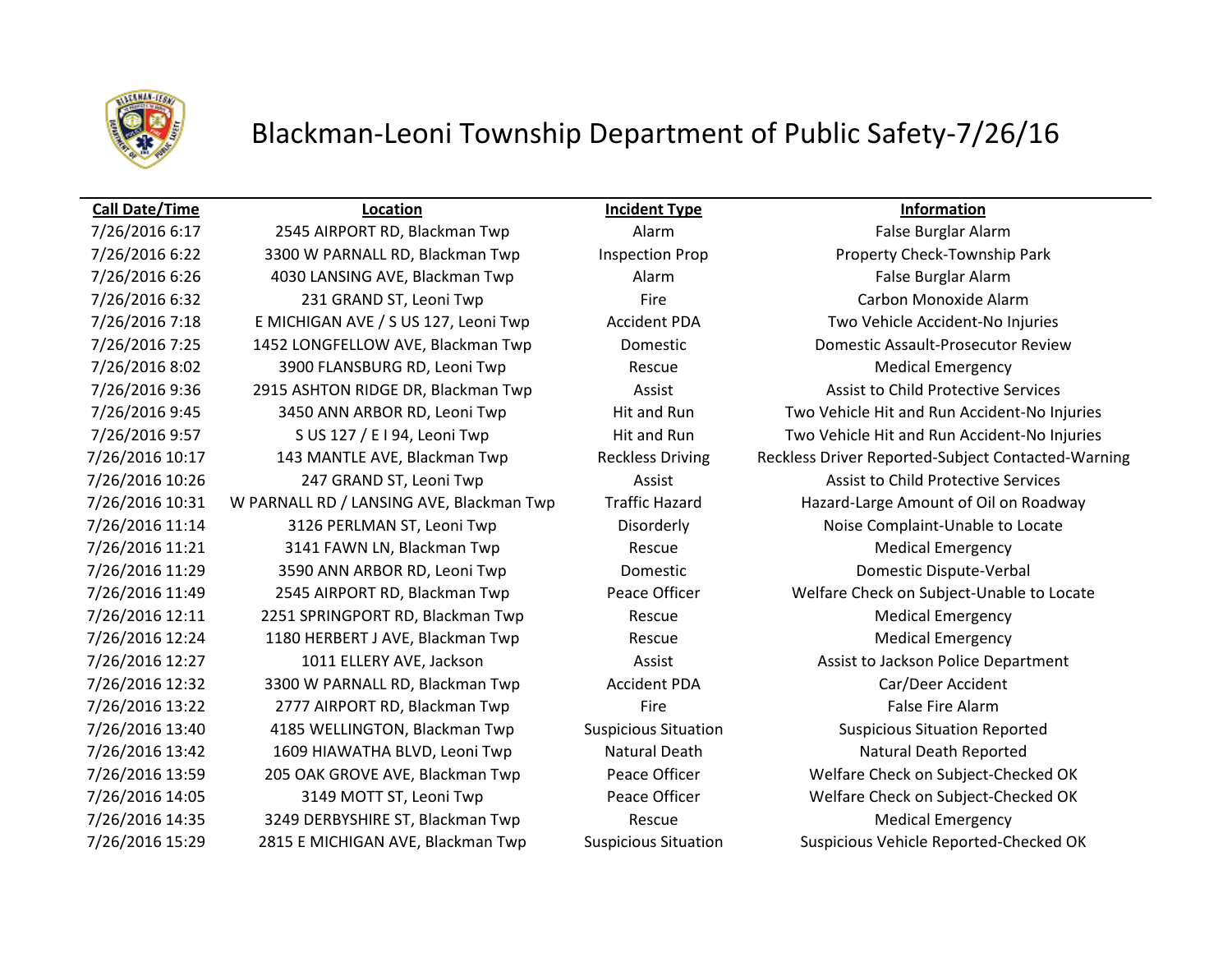

## Blackman-Leoni Township Department of Public Safety-7/26/16

7/26/2016 16:48 315 MANTLE AVE, Blackman Twp Rescue Rescue Medical Emergency 7/26/2016 17:59 126 RICE AVE, Leoni Twp Suspicious Situation Suspicious Situation Reported 7/26/2016 18:01 AIRPORT RD / O'NEILL DR, Blackman Twp Accident PI Two Vehicle Accident-Injuries 7/26/2016 18:14 6524 CHRISMAC ST, Blackman Twp Rescue Medical Emergency 7/26/2016 18:48 5006 SEYMOUR RD, Leoni Twp Domestic Domestic Dispute-Verbal 7/26/2016 19:04 717 LONGFELLOW AVE, Blackman Twp Alarm Alarm Alarm False Burglar Alarm 7/26/2016 19:19 WILDWOOD AVE / VARDEN DR, Blackman Twp Traffic Offense Speed-Citation Issued 7/26/2016 19:50 2934 PHEASANT RUN DR, Blackman Twp Rescue Rescue Medical Emergency 7/26/2016 21:28 BRILLS LAKE RD / WHIPPLE RD, Leoni Twp Traffic Hazard Hazard-Low Hanging Tree Limb 7/26/2016 21:48 2401 HILTON RD, Leoni Twp Natural Death Neath Natural Death Reported 7/26/2016 22:34 5116 RIDGEWOOD VISTA DR, Leoni Twp Domestic Domestic Dispute-Verbal 7/27/2016 0:46 RACE RD / W I 94, Leoni Twp **Abandoned Vehicle** Abandoned Vehicle-Not a Hazard

**Call Date/Time Location Incident Type Information**

7/26/2016 15:31 1101 BOARDMAN RD, Blackman Twp Peace Officer Welfare Check on Subject-Checked OK 7/26/2016 16:25 2999 W MICHIGAN AVE, Blackman Twp Runaway Juvenile Runaway Reported-Entered in Computer 7/26/2016 17:44 2424 W MICHIGAN AVE, Blackman Twp Accident PDA Two Vehicle Accident-No Injuries 7/26/2016 18:30 E I 94 / RACE RD, Leoni Twp Traffic Hazard Hazard-Vehicle Broken Down in Right Lane 7/26/2016 18:55 E I 94 / RACE RD, Leoni Twp Traffic Offense Improper Lane Use-Verbal Warning 7/26/2016 19:17 5TH ST / N LAKESIDE DR, Leoni Twp Disorderly Trouble with Subjects-Township Boat Launch 7/26/2016 19:28 3420 SUMAC CT, Blackman Twp Runaway Attempt to Locate Juvenile Runaway-No Contact 7/26/2016 19:53 2400 4TH ST, Jackson Assist Assist to Jackson Fire Department 7/26/2016 20:04 237 OAK GROVE AVE, Blackman Twp Fire Fire Inside Smoke Investigation-Checked OK 7/26/2016 21:11 237 OAK GROVE AVE, Blackman Twp Assault Assault Assault Report-Prosecutor Review 7/26/2016 21:57 2395 SHIRLEY DR, Blackman Twp Assist Assist to Child Protective Services 7/26/2016 22:33 3300 SPIREA CT, Blackman Twp Disorderly Trouble with Juveniles Refusing to Leave-Park Forest 7/26/2016 22:46 2123 LANSING AVE, Blackman Twp Disorderly Reported Fight in Lot of Party Port 7/26/2016 23:10 129 N PORTAGE RD, Leoni Twp Inspection Prop Property Check-Caller Heard Noises Outside 7/27/2016 0:04 9091 SEYMOUR RD, Leoni Twp Inspection Prop Property Check-Caller Heard Noises Outside 7/27/2016 0:30 3333 E MICHIGAN AVE, Leoni Twp Reckless Driving Reckless Motorcycles Reported-Meijer Parking Lot